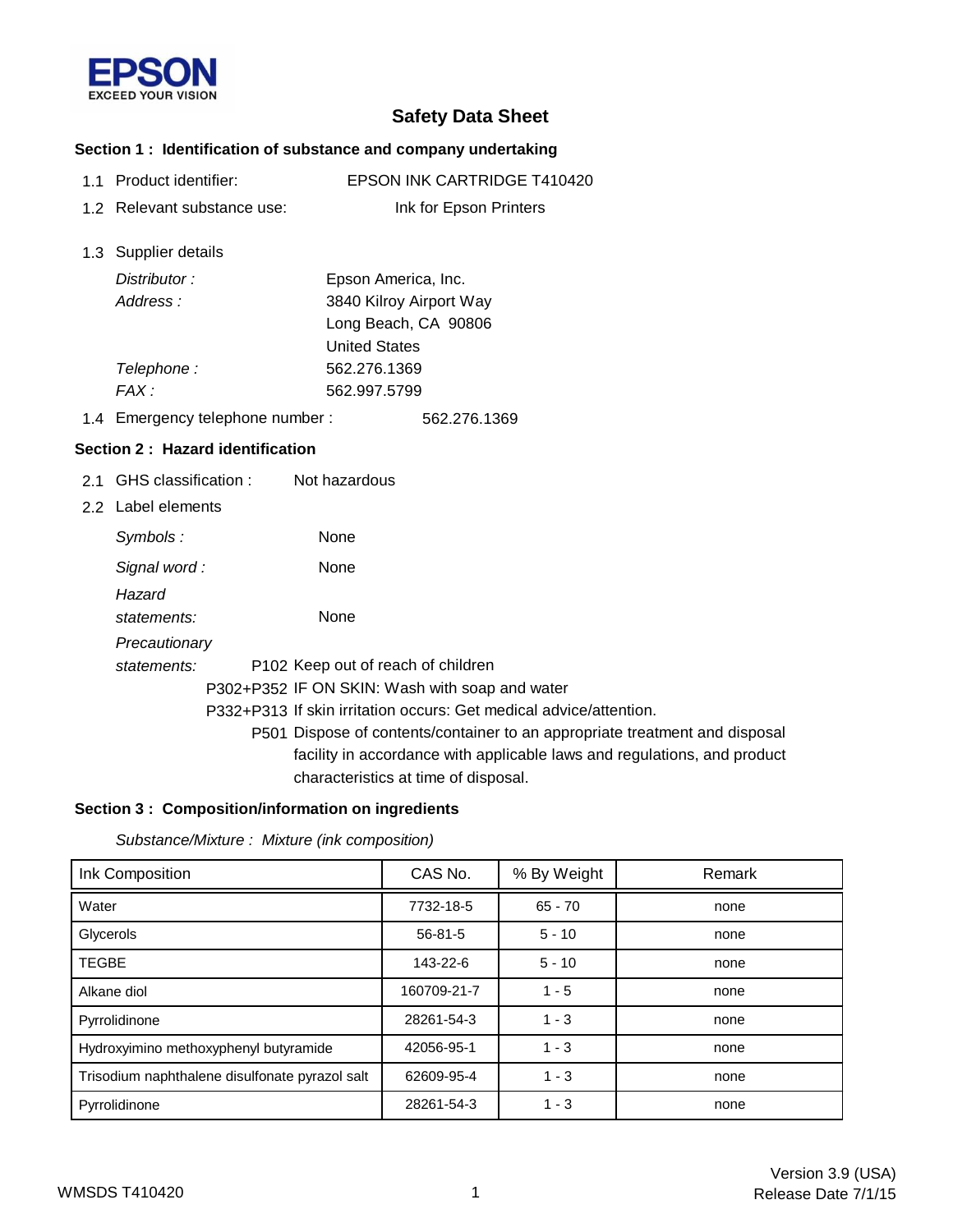

### **Section 4 : First aid measures**

4.1 Description of measures

| Eves :                                      | Immediately flush with room temperature, low pressure, clean water.<br>Seek medical attention if irritation continues.                                                            |  |
|---------------------------------------------|-----------------------------------------------------------------------------------------------------------------------------------------------------------------------------------|--|
| Skin:                                       | IF ON SKIN: Wash with soap and water. Take off contaminated<br>If skin irritation occurs, get medical advice/attention.                                                           |  |
| Inhalation:                                 | Remove subject to ventilated fresh air. If not breathing, give artificial<br>respiration right away. If breathing is difficult, give oxygen. Seek immediate<br>medical attention. |  |
| <i>Ingestion :</i>                          | Seek medical advice, and attention if stomach continues to be upset.                                                                                                              |  |
| 4.2 Most important<br>symptoms and effects, | Ink contact with skin may cause irritation, swelling, or redness.                                                                                                                 |  |

both acute and delayed:

4.3 Indication of any immediate medical attention and special treatment needed : Not necessary

#### **Section 5 : Fire-fighting measures**

| 5.1 Extinguishing media               |                                                                       |
|---------------------------------------|-----------------------------------------------------------------------|
| Suitable media :                      | Water spray, dry chemical, carbon dioxide, or alcohol resistant foam. |
| Unsuitable media :                    | None                                                                  |
| 5.2 Special hazards from<br>mixture : | None                                                                  |
| 5.3 Firefighters :                    | Use PPE, avoid a leeward position.                                    |

#### **Section 6 : Accidental release measures**

6.1 Personal precautions, protective equipment, and emergency procedures

*Non-emergency* Eye and skin protection required during clean-up. Use proper ventilation. *personnel :*

*Emergency responders:* None

- 6.2 Environmental precautions : Do not release to sewer, surface, or ground water.
- 6.3 Methods and material for containment and clean-up
	- *Spill containment :* Use sponges to wipe-up ink.
	- Spill clean-up : Rinse area with damp cloth. Place waste in closed container for disposal. Wash hands with soap and water.
	- *Other information :* Do not dispose of waste to sewer.
- 6.4 Reference to other sections : Please refer to Section 13 for disposal.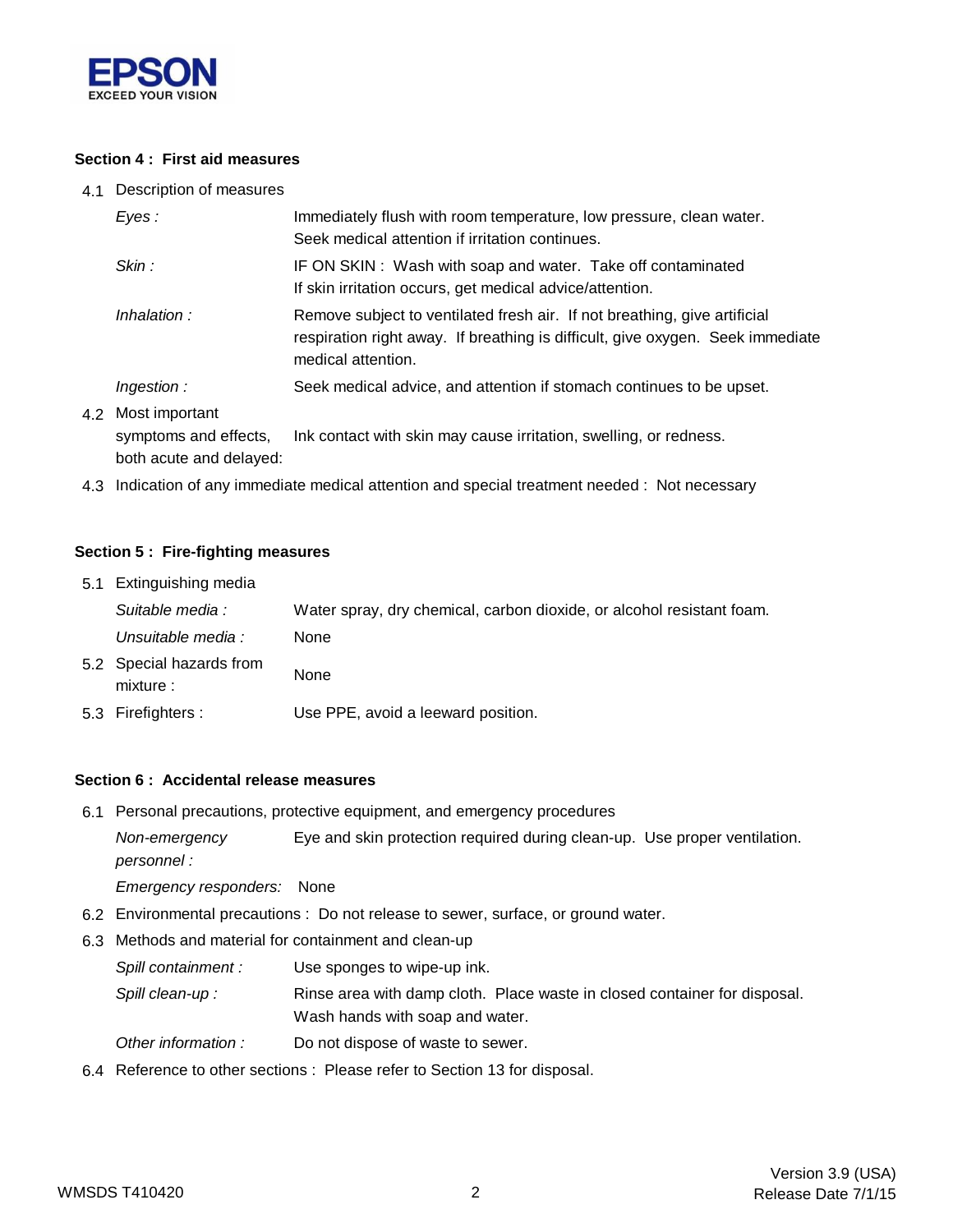

### **Section 7 : Handling and storage**

7.1 Precautions for safe handling

| Recommendations:       | Keep out of reach of children and do not drink ink.<br>Do not dismantle cartridge.                                                                                                                                                          |
|------------------------|---------------------------------------------------------------------------------------------------------------------------------------------------------------------------------------------------------------------------------------------|
| Occupation hygiene:    | Avoid contact with skin, eyes, and clothing.<br>In the case of skin contact, wash with soap and water.                                                                                                                                      |
| 7.2 Safe storage :     | Do not store cartridges in high or freezing temperatures.<br>Keep cartridges out of direct sunlight.<br>Do not store cartridges with oxidizing agents or explosives.<br>Make sure cartridges are dry before insertion into printer housing. |
| 7.3 Specific end uses: | Not specified                                                                                                                                                                                                                               |

## **Section 8 : Exposure controls / personnel protection**

|                                                   | 8.1 Control parameters : | Glycerols (CAS No. 56-81-5)<br>ACGIH TLV-TWA 8-hour Exposure Limit is 10 mg/m <sup>3</sup> as glycerin mist.                                                                   |  |
|---------------------------------------------------|--------------------------|--------------------------------------------------------------------------------------------------------------------------------------------------------------------------------|--|
|                                                   |                          | OSHA Z-1 PEL is 5 mg/m <sup>3</sup> as glycerin mist, respirable fraction.                                                                                                     |  |
|                                                   |                          | OSHA Z-1 PEL is 15 mg/m <sup>3</sup> as glycerin mist, total dust.                                                                                                             |  |
|                                                   | 8.2 Exposure controls    |                                                                                                                                                                                |  |
|                                                   | Engineering controls :   | Proper ventilation                                                                                                                                                             |  |
|                                                   | Personal protection:     | Personal protective equipment is not required under suitable use.<br>If there is a possibility of ink exposure, wear protective gloves, clothing, eye,<br>and face protection. |  |
|                                                   |                          | Respiratory protection is not required under suitable use.                                                                                                                     |  |
| Thermal hazards are not known under suitable use. |                          |                                                                                                                                                                                |  |
|                                                   | Environmental exposure   |                                                                                                                                                                                |  |
|                                                   | controls:                | Not established                                                                                                                                                                |  |

# **Section 9 : Physical and chemical properties**

9.1 Physical and chemical properties

| Appearance:              | Yellow liquid                               |
|--------------------------|---------------------------------------------|
|                          |                                             |
| Odor :                   | None                                        |
| Odor threshold:          | No data available                           |
| $pH$ :                   | $9.0 - 10.0$                                |
| Melting point:           | Less than $0^{\circ}$ C                     |
| Freezing point:          | Less than $0^{\circ}$ C                     |
| Initial boiling point:   | Greater than 100°C                          |
| Boiling range:           | Greater than 100°C                          |
| Flash point :            | Greater than 110°C (closed cup, ASTM D3278) |
| Evaporation rate :       | No data available                           |
| Flammability(solid/gas): | Not applicable (liquid)                     |
| Upper/lower              |                                             |
| flammability:            | No data available                           |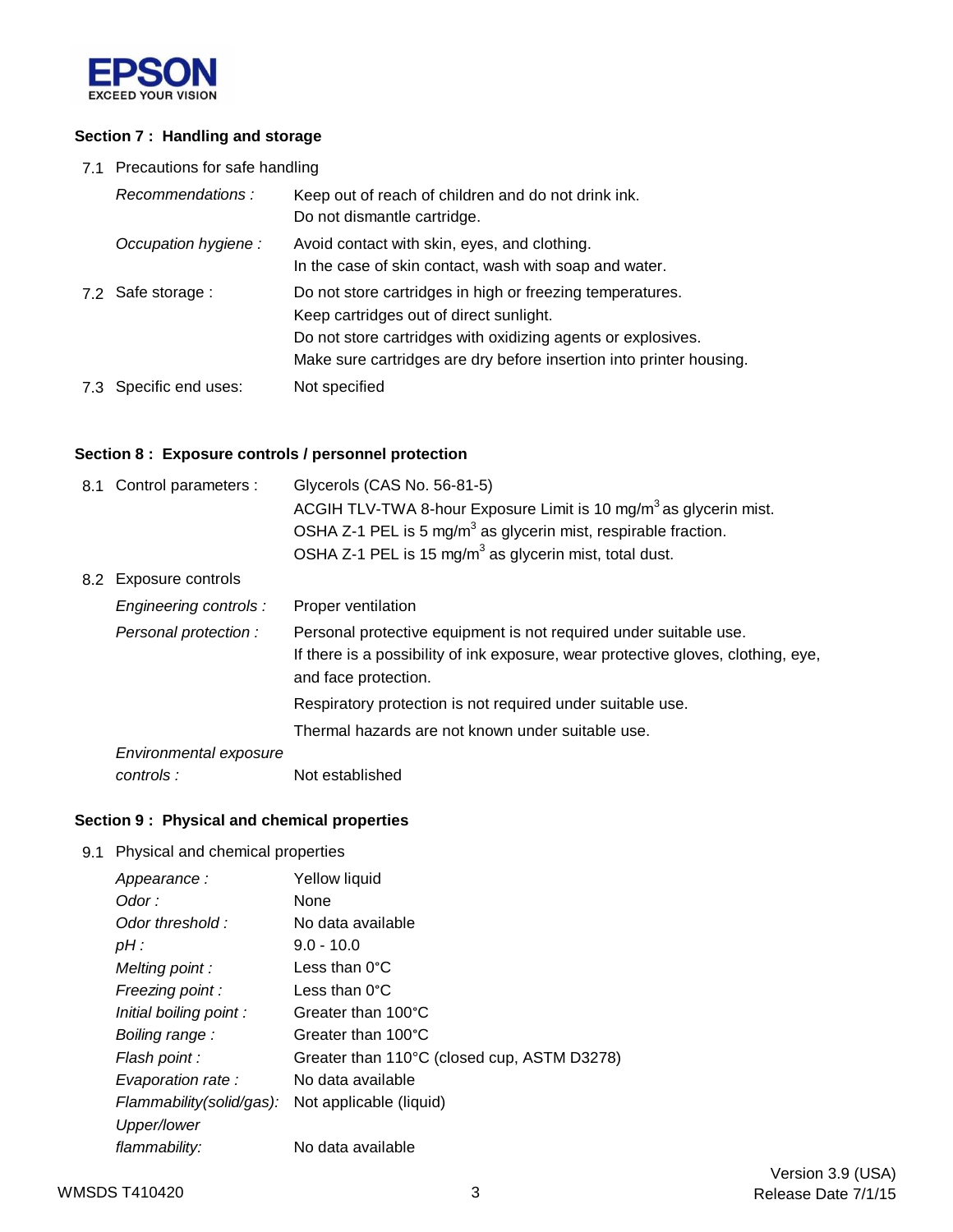

| Upper/lower            |                                    |
|------------------------|------------------------------------|
| explosive limits :     | No data available                  |
| Vapor pressure :       | No data available                  |
| Vapor density:         | Greater than 1 (air = 1)           |
| Relative density:      | 1.06 at 20 $^{\circ}$ C            |
| Solubility(ies):       | Soluble in water                   |
| Partition coefficient: | N-octanol/water, no data available |
| Auto ignition temp :   | No data available                  |
| Decomposition temp:    | No data available                  |
| Viscosity:             | Less than 5 mPa-s at 20°C          |
| Explosive properties : | None                               |
| Oxidizing properties : | None                               |

# **Section 10 : Stability and reactivity**

| 10.1 Reactivity:                              | Stable under normal temperature and pressure           |
|-----------------------------------------------|--------------------------------------------------------|
| 10.2 Chemical stability:                      | Stable under normal temperature and pressure           |
| 10.3 Hazard reactions :                       | None                                                   |
| 10.4 Conditions to avoid :                    | High and freezing temperatures                         |
|                                               | 10.5 Incompatible materials : Oxidizers and explosives |
| 10.6 Hazard decomposition : No data available |                                                        |
|                                               |                                                        |

# **Section 11 : Toxicological information**

11.1 Toxicological effects

| Acute toxicity Oral LD $_{50}$ :   | $>2500$ mg/kg (rats)  |
|------------------------------------|-----------------------|
| Acute toxicity Dermal LD $_{50}$ : | $>$ 2000 mg/kg (rats) |
| Irritation Eye :                   | No data available     |
| Irritation Skin:                   | No data available     |
| Corrosivity:                       | No data available     |
| Sensitization:                     | No data available     |
| Carcinogenicity:                   | No data available     |
| Mutagenicity:                      | No data available     |
| Reproduction toxicity:             | No data available     |
|                                    |                       |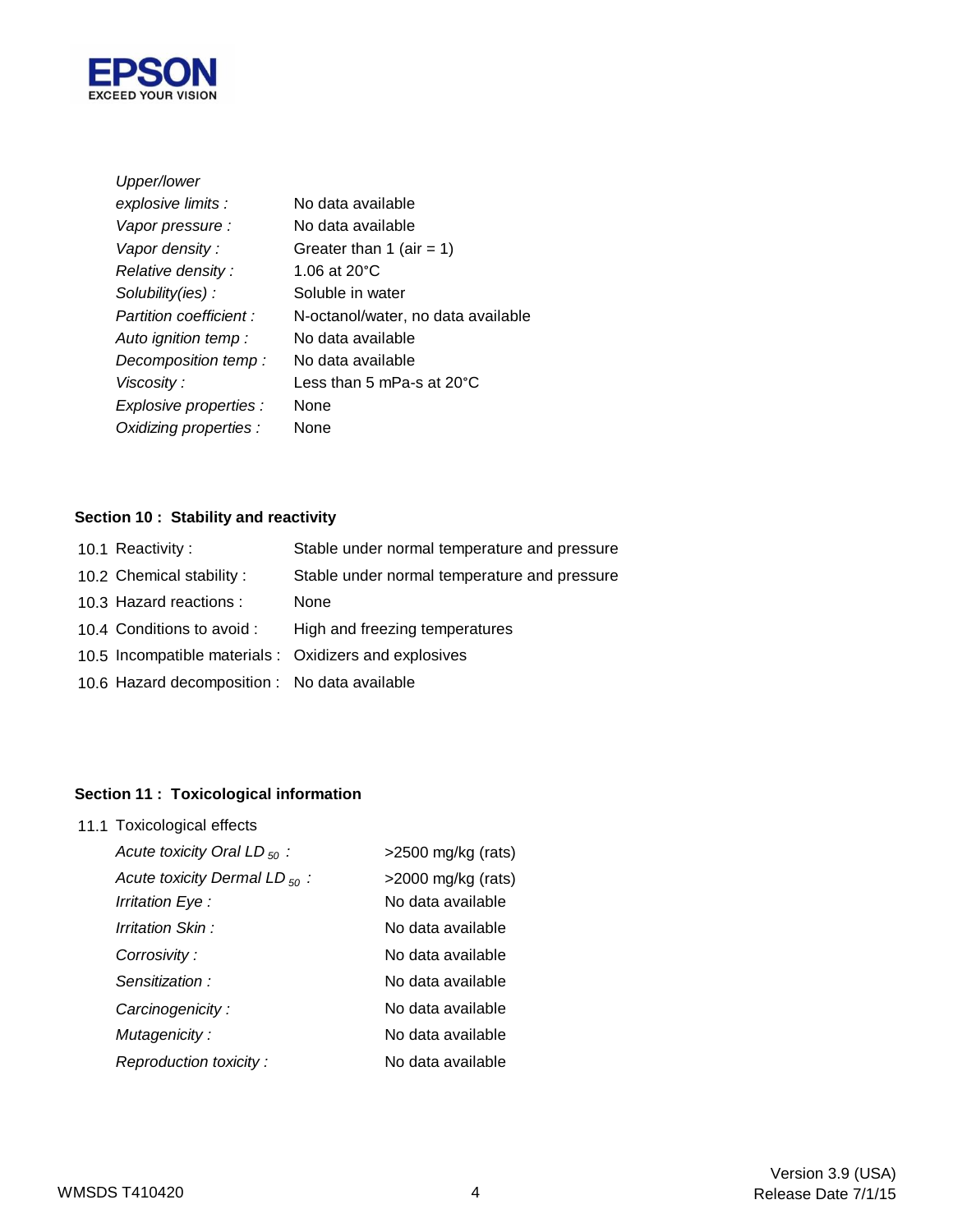

# **Section 12 : Ecological information**

| 12.1 Toxicity:                      | No data available |
|-------------------------------------|-------------------|
| 12.2 Persistence and degradability: | No data available |
| 12.3 Bio accumulative potential :   | No data available |
| 12.4 Mobility in soil:              | No data available |
| 12.5 PBT and vPvB assessment :      | No data available |
| 12.6 Other adverse effects :        | No data available |

#### **Section 13 : Disposal considerations**

| 13.1 Waste treatment | Disposal should be in accordance with federal, state, and local |
|----------------------|-----------------------------------------------------------------|
| methods:             | requirements.                                                   |

# **Section 14 : Transportation information**

| 14.1 UN number:                             | Not applicable                                             |                |
|---------------------------------------------|------------------------------------------------------------|----------------|
| 14.2 Proper shipping name: Not applicable   |                                                            |                |
| 14.3 Transport hazard class: Not applicable |                                                            |                |
| 14.4 Packing group:                         | Not applicable                                             |                |
| 14.5 Environmental hazards : Not applicable |                                                            |                |
| 14.6 Special precautions : Not applicable   |                                                            |                |
|                                             | 14.7 Bulk transport Annex II of MARPOL 73/78 and IBC Code: | Not applicable |

# **Section 15 : Regulation information** (safety, health, and environmental)

| 15.1 U.S. Information            |                                                                 |
|----------------------------------|-----------------------------------------------------------------|
| OSHA Inhalation Hazard:          | Not Regulated (29 CFR 1910.1000(d)(1)(i))                       |
| TSCA Sec. 4(a) FinalTest Rules : | Not Regulated                                                   |
| TSCA Sec. 5 SNUR :               | Not Regulated                                                   |
| TSCA Sec.8(a) PAIR :             | Not Regulated                                                   |
| TSCA Sec. 12(b) 1-time Export :  | Not Regulated                                                   |
| Clean Air Act Sec. 112 HAP :     | TEGBE (CAS# 143-22-6)                                           |
| EPCRA Sec. 313 (SARATitle III) : | Not Regulated                                                   |
| <b>NFPA Hazard Rating:</b>       | Health(1), Flammability(1), Instability/Reactivity(0), Other(0) |
| HMIS Hazard Rating:              | Health(1), Flammability(1), Instability/Reactivity(0), PPE (D)  |
| California Proposition 65 :      | Not Regulated                                                   |
| 15.2 Canada Information:         |                                                                 |
| WHMIS Controlled Product :       | Not applicable (manufactured article)                           |
| 15.3 Chemical safety             |                                                                 |
| assessment:                      | Chemical safety assessment on ink has not been conducted        |